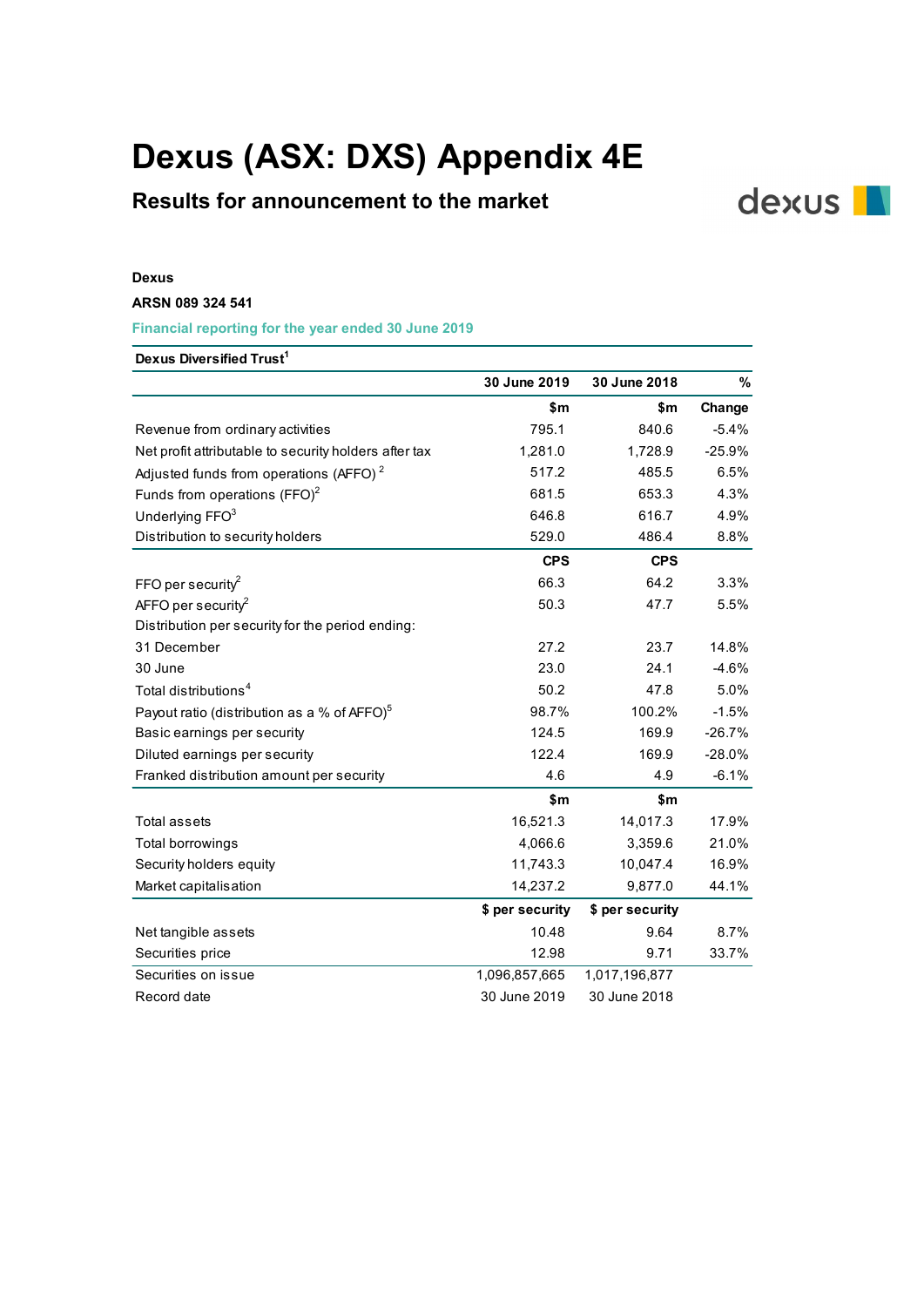# Dexus (ASX: DXS) Appendix 4E

### Results for announcement to the market

#### Details of joint ventures and associates

| Dexus (ASX: DXS) Appendix 4E                                     |        |                                   |             |         |
|------------------------------------------------------------------|--------|-----------------------------------|-------------|---------|
|                                                                  |        |                                   |             |         |
| <b>Results for announcement to the market</b>                    |        |                                   |             |         |
|                                                                  |        |                                   |             |         |
|                                                                  |        |                                   |             |         |
| <b>Details of joint ventures and associates</b>                  |        |                                   |             |         |
|                                                                  |        |                                   |             |         |
|                                                                  | 2019   | <b>Ownership interest</b><br>2018 |             | 2018    |
| Name of entity                                                   | %      | %                                 | 2019<br>\$m | \$m     |
| <b>Bent Street Trust</b>                                         | 33.3   | 33.3                              | 349.5       | 344.7   |
| <b>Dexus Creek Street Trust</b>                                  | 50.0   | 50.0                              | 176.6       | 161.8   |
| Dexus Martin Place Trust                                         | 50.0   | 50.0                              | 826.9       | 376.9   |
| Grosvenor Place Holding Trust                                    | 50.0   | 50.0                              | 469.7       | 452.3   |
| Site 6 Homebush Bay Trust                                        | $50.0$ | 50.0                              | 42.9        | 33.6    |
| Site 7 Homebush Bay Trust                                        | 50.0   | 50.0                              | 54.2        | 47.2    |
| Dexus 480 Q Holding Trust                                        | 50.0   | 50.0                              | 386.5       | 380.5   |
| Dexus Kings Square Trust                                         | 50.0   | 50.0                              | 220.7       | 216.3   |
| Dexus Office Trust Australia (DOTA)                              | 50.0   | 50.0                              | 2,410.9     | 2,164.7 |
| Dexus Industrial Trust Australia (DITA)                          | 50.0   | 50.0                              | 202.4       | 172.3   |
| Dexus Eagle Street Pier Trust                                    | 50.0   | 50.0                              | 31.2        | 33.0    |
| Healthcare Wholesale Property Fund (HWPF)                        | 23.8   | 23.8                              | 56.1        | 49.6    |
| Dexus Australian Logistics Trust                                 | 75.0   | $\overline{\phantom{a}}$          | 657.5       |         |
| Dexus Australian Logistics Trust No. 2                           | 51.0   |                                   | 65.2        |         |
| Dexus 80C Trust                                                  | 75.0   |                                   | 873.4       |         |
| Total assets - investments accounted for using the equity method |        |                                   | 6,823.7     | 4,432.9 |

#### Distribution Reinvestment Plan (DRP)

As announced on 13 December 2010, the DRP has been suspended until further notice. As a consequence, the DRP will not operate for this distribution payment.

#### Results commentary

Refer to the FY19 Annual Results Release and the 2019 Annual Report for commentary on the results of Dexus.

- 1 For the purposes of statutory reporting, the stapled entity, known as DXS, must be accounted for as a consolidated group. Accordingly, one of the stapled entities must be the "deemed acquirer" of all other entities in the group. Dexus Diversified Trust has been chosen as the deemed acquirer of the balance of the DXS stapled entities, comprising Dexus Industrial Trust, Dexus Office Trust and Dexus Operations Trust.
- 2 The Directors consider the Property Council of Australia definition of AFFO and FFO to be measures that reflect the underlying performance of the Group. FFO comprises net profit/loss after tax attributable to stapled security holders calculated in accordance with Australian Accounting Standards and adjusted for: property revaluations, impairments, derivative and FX mark to market impacts, fair value movements of interest bearing liabilities, amortisation of tenant incentives, gain/loss on sale of certain assets, straight line rent adjustments, deferred tax expense/benefit, transaction costs, amortisation of intangible assets, rental guarantees and coupon income.
- 3 Underlying FFO excludes trading profits (net of tax).
- 4 The distribution for the period 1 July 2018 to 30 June 2019 is the aggregate of the distributions from Dexus Diversified Trust, Dexus Office Trust, Dexus Operations Trust and Dexus Industrial Trust. The Attribution Management Investment Trust Annual Member Statement will provide details of the components of DXS's distributions.
- 5 The FY19 AFFO distribution payout ratio has been adjusted to exclude the \$18.3 million of distributions paid on new securities issued through the Institutional Placement and Security Purchase Plan announced on 2 May 2019, which were fully entitled to the distribution for the six months ending 30 June 2019. The distribution payout ratio was 102.3% including this amount.